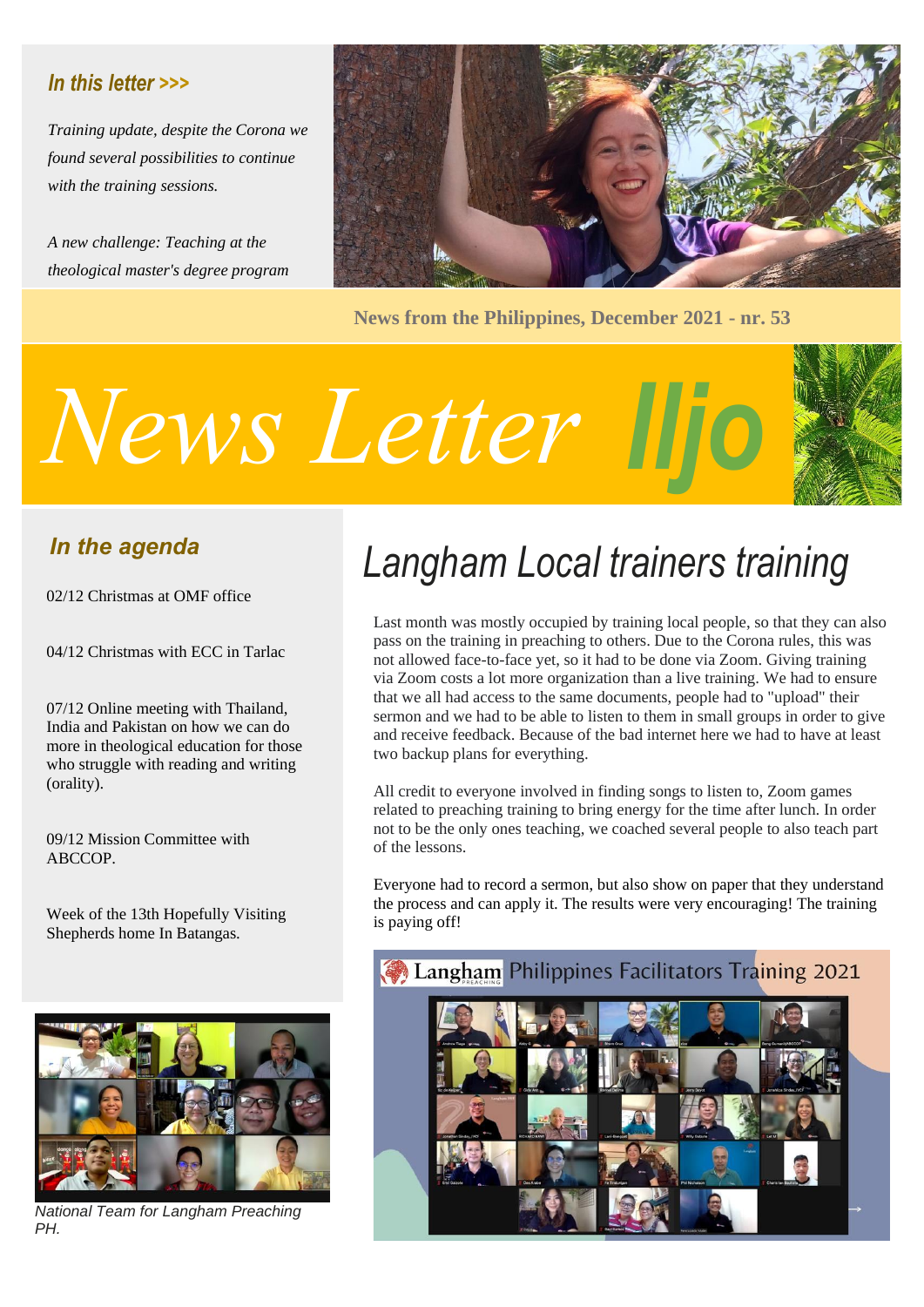The next step is to finish the handbook and prepare materials they will need for teaching.

Langham has also made a book pack available to all facilators, with a commentary on the entire Bible written specifically for Asian context and a number of books on sermon preparation. In fact, a book about listening to both the Bible and the context of the people has already been written in Tagalog. We also want to make certain material laminated, so that it can be easily used in rural areas.

Unfortunately, the face-to-face training for the tribes was cancelled due to Covid. Hopefully next year, just like the training for Samar and Leyte. And others... :-)



Even Online we found ways to share results. Everyone was challenged to represent the storyline of the entire Bible in a few pictures.

We look forward to many more training sessions next year!

#### *Praise*

For a good online Training for trainers with 22 graduates!

• Nearly finished material in Filipino so that the lesson can be taught by others.

• End of first semester teaching world mission on the master's degree in Theology here.

• For recovery after Covid infection.

#### *Prayer*

• Finishing the manual and all necessary materials (times 22).

• Further protection, when we try to slowly start doing some things faceto-face again.

• A lot of people still need to be vaccinated here in the Philippines. Many people are still afraid that there is a chip in it or something.

• Elections in May!

#### First Theological Training in Samar

As I was at home with Corona, two of my colleagues were in Samar for the first theological training there. Unfortunately, they became infected there and had to quarantine at home afterwards. Fortunately, they have since recovered! The first subjects focused on understanding the Bible, evangelism and conducting Bible study.

Next year we hope to go to 3 other places in Samar for a first sermon preparation training. There are quite a few churches on Samar, but most of them are very small and the pastors have often only followed a few training sessions of 1-5 days and therefore still need a lot of training and encouragement.